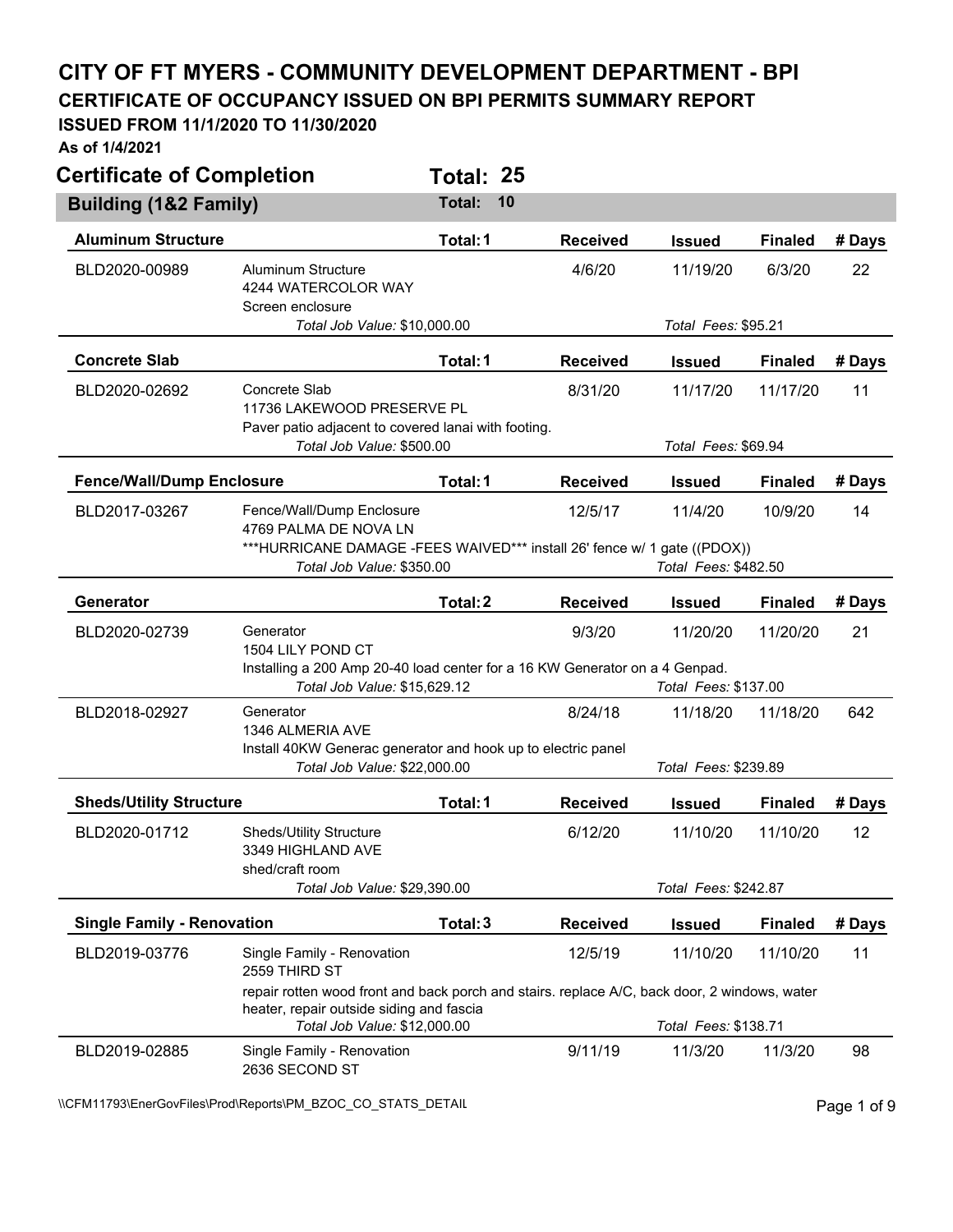|                                    | Repairing code violations (COD2018-04629).<br>Total Job Value: \$26,000.00                                                                                                         |             |                        | Total Fees: \$222.41             |                |        |
|------------------------------------|------------------------------------------------------------------------------------------------------------------------------------------------------------------------------------|-------------|------------------------|----------------------------------|----------------|--------|
| BLD2020-02201                      | Single Family - Renovation<br>11006 WINE PALM RD                                                                                                                                   |             | 7/23/20                | 11/4/20                          | 11/4/20        | 28     |
|                                    | KITCHEN REMODEL: Replace cabinets, counter tops, appliances, sink & faucet. Add                                                                                                    |             |                        |                                  |                |        |
|                                    | under-wall-cabinet lights with dimmer switch. Eliminate pantry doors, lights & switch, so<br>buit-in cabinets can be installed.                                                    |             |                        |                                  |                |        |
|                                    | Total Job Value: \$25,635.00                                                                                                                                                       |             |                        | Total Fees: \$113.29             |                |        |
| <b>Windows/Doors</b>               |                                                                                                                                                                                    | Total: 1    | <b>Received</b>        | <b>Issued</b>                    | <b>Finaled</b> | # Days |
| BLD2020-02886                      | Windows/Doors<br>11023 IRON HORSE WAY                                                                                                                                              |             | 9/15/20                | 11/30/20                         | 11/30/20       | 15     |
|                                    | Installation of Hurricane Protection Windows and Manual RollDown Shutter size<br>Total Job Value: \$10,000.00                                                                      |             |                        | Total Fees: \$55.21              |                |        |
| <b>Building (Commercial)</b>       |                                                                                                                                                                                    | 9<br>Total: |                        |                                  |                |        |
| Awning                             |                                                                                                                                                                                    | Total: 1    | <b>Received</b>        | <b>Issued</b>                    | <b>Finaled</b> | # Days |
| BLD2020-01563                      | Awning<br>3893 SPOTTED EAGLE WAY                                                                                                                                                   |             | 6/2/20                 | 11/24/20                         | 11/24/20       | 13     |
|                                    | install 38x34 ultrasite shade structure<br>Total Job Value: \$5,000.00                                                                                                             |             |                        | Total Fees: \$76.69              |                |        |
| <b>Commercial New Construction</b> |                                                                                                                                                                                    | Total: 1    | <b>Received</b>        | <b>Issued</b>                    | <b>Finaled</b> | # Days |
| BLD2020-00930                      | <b>Commercial New Construction</b><br>4840 BALLARD RD                                                                                                                              |             | 4/1/20                 | 11/20/20                         | 11/20/20       | 110    |
|                                    | Install New Metal Canopy Structure.<br>Total Job Value: \$230,000.00                                                                                                               |             | Total Fees: \$2,055.71 |                                  |                |        |
| <b>Commercial Renovation</b>       |                                                                                                                                                                                    | Total:6     | <b>Received</b>        | <b>Issued</b>                    | <b>Finaled</b> | # Days |
| BLD2019-03173                      | <b>Commercial Renovation</b><br>4805 S CLEVELAND AVE                                                                                                                               |             | 10/9/19                | 11/17/20                         | 11/15/20       | 55     |
|                                    | Additional bar space, change kitchen equipment, interior paint wall tile<br>Total Job Value: \$45,000.00                                                                           |             |                        | Total Fees: \$735.76             |                |        |
| BLD2020-00017                      | <b>Commercial Renovation</b><br>1390 ROYAL PALM SQUARE BLVD                                                                                                                        |             | 1/2/20                 | 11/19/20                         | 11/19/20       | 60     |
|                                    | Interior renovation of existing office as per plans                                                                                                                                |             |                        |                                  |                |        |
| BLD2020-00946                      | Total Job Value: \$150,000.00<br><b>Commercial Renovation</b>                                                                                                                      |             | 4/2/20                 | Total Fees: \$798.89<br>11/20/20 | 11/20/20       | 123    |
|                                    | 7950 DANI DR #Unit #200 Publix                                                                                                                                                     |             |                        |                                  |                |        |
|                                    | minor interior renovation of existing grocery store, including refrigerated case self<br>checkouts, interior finish and grease hood in the deli department approximately15% of the |             |                        |                                  |                |        |
|                                    | existing store area is affected<br>Total Job Value: \$642,500.00                                                                                                                   |             |                        | Total Fees: \$3,163.78           |                |        |
| BLD2020-02574                      | <b>Commercial Renovation</b><br>3760 FOWLER ST                                                                                                                                     |             | 8/21/20                | 11/18/20                         | 11/18/20       | 21     |
|                                    | Replacing existing wood stairs and ramps with custom aluminum access stairs and<br>ramps.                                                                                          |             |                        |                                  |                |        |
|                                    | Total Job Value: \$63,475.00                                                                                                                                                       |             |                        | Total Fees: \$594.32             |                |        |
| BLD2020-01516                      | <b>Commercial Renovation</b><br>1500 MONROE ST                                                                                                                                     |             | 5/28/20                | 11/12/20                         | 11/12/20       | 33     |
|                                    | Remove existing non bearing wall relocate existing counter build new ADA counter and<br>mirror electric.<br>$\sim$                                                                 |             |                        |                                  |                |        |

\\CFM11793\EnerGovFiles\Prod\Reports\PM\_BZOC\_CO\_STATS\_DETAIL\PhysicalCritic Page 2 of 9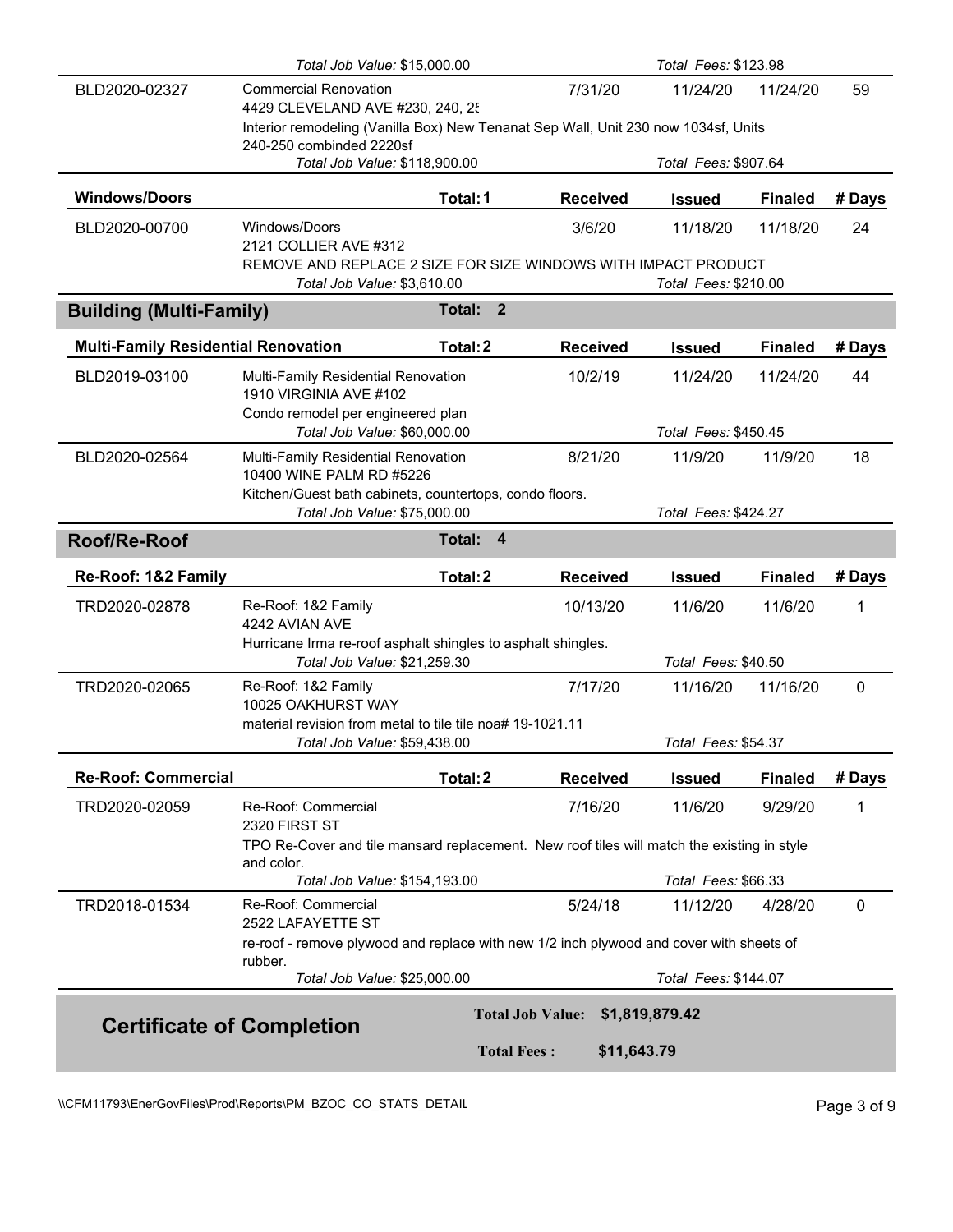## **Certificate of Occupancy Total: 62**

| <b>Building (1&amp;2 Family)</b> |                                                                                                                            | Total: 49 |                 |                         |                |                |
|----------------------------------|----------------------------------------------------------------------------------------------------------------------------|-----------|-----------------|-------------------------|----------------|----------------|
| <b>Single Family - New</b>       |                                                                                                                            | Total: 30 | <b>Received</b> | <b>Issued</b>           | <b>Finaled</b> | # Days         |
| BLD2020-01103                    | Single Family - New<br>11880 CLIFTON TER<br>Construction of a New Single Family Home SHUTTERS                              |           | 4/20/20         | 11/24/20                | 11/24/20       | 14             |
|                                  | Total Job Value: \$352,195.00                                                                                              |           |                 | Total Fees: \$10,431.38 |                |                |
| BLD2020-01405                    | Single Family - New<br>4342 TEABERRY LN<br>construction of a single family residence SHUTTERS                              |           | 5/19/20         | 11/12/20                | 11/12/20       | 14             |
|                                  | Total Job Value: \$321,947.00                                                                                              |           |                 | Total Fees: \$10,521.28 |                |                |
| BLD2020-00098                    | Single Family - New<br>4333 BLUEGRASS DR<br>Construction of a single family residence SHUTTERS                             |           | 1/13/20         | 11/2/20                 | 11/2/20        | 129            |
|                                  | Total Job Value: \$312,557.00                                                                                              |           |                 | Total Fees: \$10,545.70 |                |                |
| BLD2020-00838                    | Single Family - New<br>11952 ARBOR TRACE DR<br>Construction of a Single Family Residence. LOT J018 SHUTTERS                |           | 3/20/20         | 11/10/20                | 11/10/20       | 74             |
|                                  | Total Job Value: \$321,947.00                                                                                              |           |                 | Total Fees: \$10,290.26 |                |                |
| BLD2020-01406                    | Single Family - New<br>4348 TEABERRY LN<br>construction of a single family residence SHUTTERS                              |           | 5/19/20         | 11/6/20                 | 11/6/20        | 14             |
|                                  | Total Job Value: \$315,702.00                                                                                              |           |                 | Total Fees: \$10,547.98 |                |                |
| BLD2019-03929                    | Single Family - New<br>3123 ROYAL GARDENS AVE                                                                              |           | 12/19/19        | 11/18/20                | 11/18/20       | $\overline{7}$ |
|                                  | new construction of a single family home with NON impact windows and doors<br>Total Job Value: \$516,604.00                |           |                 | Total Fees: \$16,580.76 |                |                |
| BLD2020-00915                    | Single Family - New<br>3029 BIRCHIN LN                                                                                     |           | 3/30/20         | 11/20/20                | 11/20/20       | 8              |
|                                  | New construction of a single family home with NON Impact windows & doors.<br>Total Job Value: \$335,295.00                 |           |                 | Total Fees: \$15,571.18 |                |                |
| BLD2020-00258                    | Single Family - New<br>3055 BIRCHIN LN                                                                                     |           | 1/29/20         | 11/17/20                | 11/17/20       | 30             |
|                                  | New Contruction of a Single Home with NON Impact Windows & Doors.                                                          |           |                 |                         |                |                |
|                                  | Total Job Value: \$286,369.00                                                                                              |           |                 | Total Fees: \$14,994.78 |                |                |
| BLD2020-01431                    | Single Family - New<br>4731 CRESTED EAGLE LN<br>Construction of a New Single Family Home. LOT#113 SHUTTERS                 |           | 5/20/20         | 11/5/20                 | 11/5/20        | 14             |
|                                  | Total Job Value: \$335,295.00                                                                                              |           |                 | Total Fees: \$8,373.87  |                |                |
| BLD2020-01796                    | Single Family - New<br>11310 TIVERTON TRCE                                                                                 |           | 6/18/20         | 11/12/20                | 11/12/20       | 13             |
|                                  | Construction of a new Single Family home SHUTTER<br>Total Job Value: \$362,359.00                                          |           |                 | Total Fees: \$10,519.70 |                |                |
| BLD2020-00580                    | Single Family - New<br>11920 ARBOR TRACE DR                                                                                |           | 2/27/20         | 11/12/20                | 11/12/20       | 96             |
|                                  | Construction of a single Family Residence. SHUTTERS<br>Total Job Value: \$321,947.00                                       |           |                 | Total Fees: \$10,174.79 |                |                |
| BLD2020-01429                    | Single Family - New<br>3985 SPOTTED EAGLE WAY                                                                              |           | 5/20/20         | 11/5/20                 | 11/5/20        | 9              |
|                                  | Construction of a New Single Family Home. LOT#161 SHUTTERS<br>\\CFM11793\EnerGovFiles\Prod\Reports\PM_BZOC_CO_STATS_DETAIL |           |                 |                         |                | Page 4 of 9    |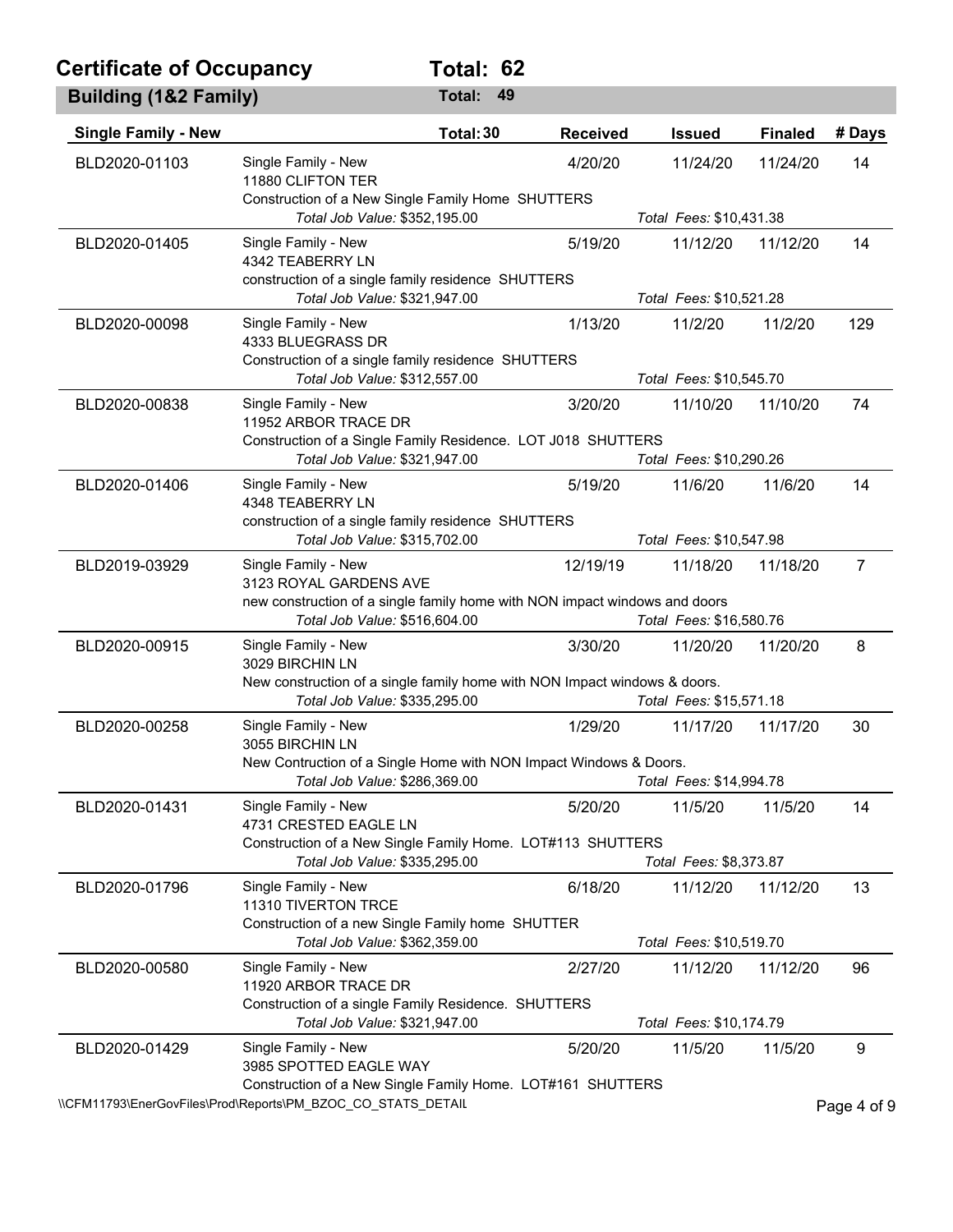|               | Total Job Value: \$460,572.00                                                                               |         | Total Fees: \$9,004.07  |          |     |
|---------------|-------------------------------------------------------------------------------------------------------------|---------|-------------------------|----------|-----|
| BLD2020-01428 | Single Family - New<br>3950 SPOTTED EAGLE WAY                                                               | 5/20/20 | 11/4/20                 | 11/4/20  | 9   |
|               | Construction of a New Single Family Home. SHUTTERS<br>Total Job Value: \$387,463.00                         |         | Total Fees: \$8,501.66  |          |     |
| BLD2020-00381 | Single Family - New<br>4289 BLUEGRASS DR<br>Construction of a single family residence                       | 2/12/20 | 11/16/20                | 11/16/20 | 111 |
|               | Total Job Value: \$318,740.00                                                                               |         | Total Fees: \$10,343.98 |          |     |
| BLD2020-00532 | Single Family - New<br>11748 MEADOWRUN CIR<br>New Construction LOT# 18 (452RIGHT)                           | 2/21/20 | 11/20/20                | 11/20/20 | 89  |
|               | Total Job Value: \$355,961.00                                                                               |         | Total Fees: \$12,797.29 |          |     |
| BLD2020-00740 | Single Family - New<br>3054 BIRCHIN LN                                                                      | 3/10/20 | 11/18/20                | 11/18/20 | 10  |
|               | NNEW CONSTRUCTION OF A SINGLE FAMILY HOME WITH NON IMPACT WINDOWS ANI<br><b>DOORS</b>                       |         |                         |          |     |
|               | Total Job Value: \$338,112.00                                                                               |         | Total Fees: \$15,632.20 |          |     |
| BLD2020-00366 | Single Family - New<br>11908 ARBOR TRACE DR                                                                 | 2/10/20 | 11/9/20                 | 11/9/20  | 113 |
|               | Construction of a single family residence. SHUTTERS<br>Total Job Value: \$312,557.00                        |         | Total Fees: \$10,149.80 |          |     |
| BLD2019-03521 | Single Family - New<br>11788 ARBORWOOD PRESERVE BL<br>Construction of a Single Family residence. Lot I003   | 11/7/19 | 11/5/20                 | 11/5/20  | 103 |
|               | Total Job Value: \$354,506.00                                                                               |         | Total Fees: \$10,689.31 |          |     |
| BLD2020-01204 | Single Family - New<br>11853 HICKORY ESTATE CIR CIR<br>Construction of a single family residence. SHUTTERS  | 4/30/20 | 11/13/20                | 11/13/20 | 21  |
|               | Total Job Value: \$403,628.00                                                                               |         | Total Fees: \$10,621.11 |          |     |
| BLD2020-00433 | Single Family - New<br>4381 BLUEGRASS DR<br>Construction of a single family residence                       | 2/14/20 | 11/19/20                | 11/19/20 | 109 |
|               | Total Job Value: \$496,114.00                                                                               |         | Total Fees: \$11,124.17 |          |     |
| BLD2020-01684 | Single Family - New<br>11335 TIVERTON TRCE                                                                  | 6/10/20 | 11/2/20                 | 11/2/20  | 21  |
|               | Construction of a New Single Family SHUTTERS<br>Total Job Value: \$322,927.00                               |         | Total Fees: \$10,631.70 |          |     |
| BLD2020-00396 | Single Family - New<br>4313 TEABERRY LN<br>Construction of a single family residence                        | 2/12/20 | 11/19/20                | 11/19/20 | 111 |
|               | Total Job Value: \$392,818.00                                                                               |         | Total Fees: \$10,650.38 |          |     |
| BLD2020-00986 | Single Family - New<br>3100 ROYAL GARDENS AVE                                                               | 4/6/20  | 11/18/20                | 11/18/20 | 50  |
|               | new construction of a single family home with non impact windows and doors<br>Total Job Value: \$335,295.00 |         | Total Fees: \$15,571.18 |          |     |
| BLD2020-01203 | Single Family - New<br>11857 HICKORY ESTATE CIR CIR                                                         | 4/30/20 | 11/6/20                 | 11/6/20  | 33  |
|               | Construction of a single family residence. SHUTTERS<br>Total Job Value: \$403,628.00                        |         | Total Fees: \$10,621.11 |          |     |
| BLD2020-01901 | Single Family - New                                                                                         | 6/29/20 | 11/23/20                | 11/23/20 | 11  |

\\CFM11793\EnerGovFiles\Prod\Reports\PM\_BZOC\_CO\_STATS\_DETAIL\PhysicalCritic Page 5 of 9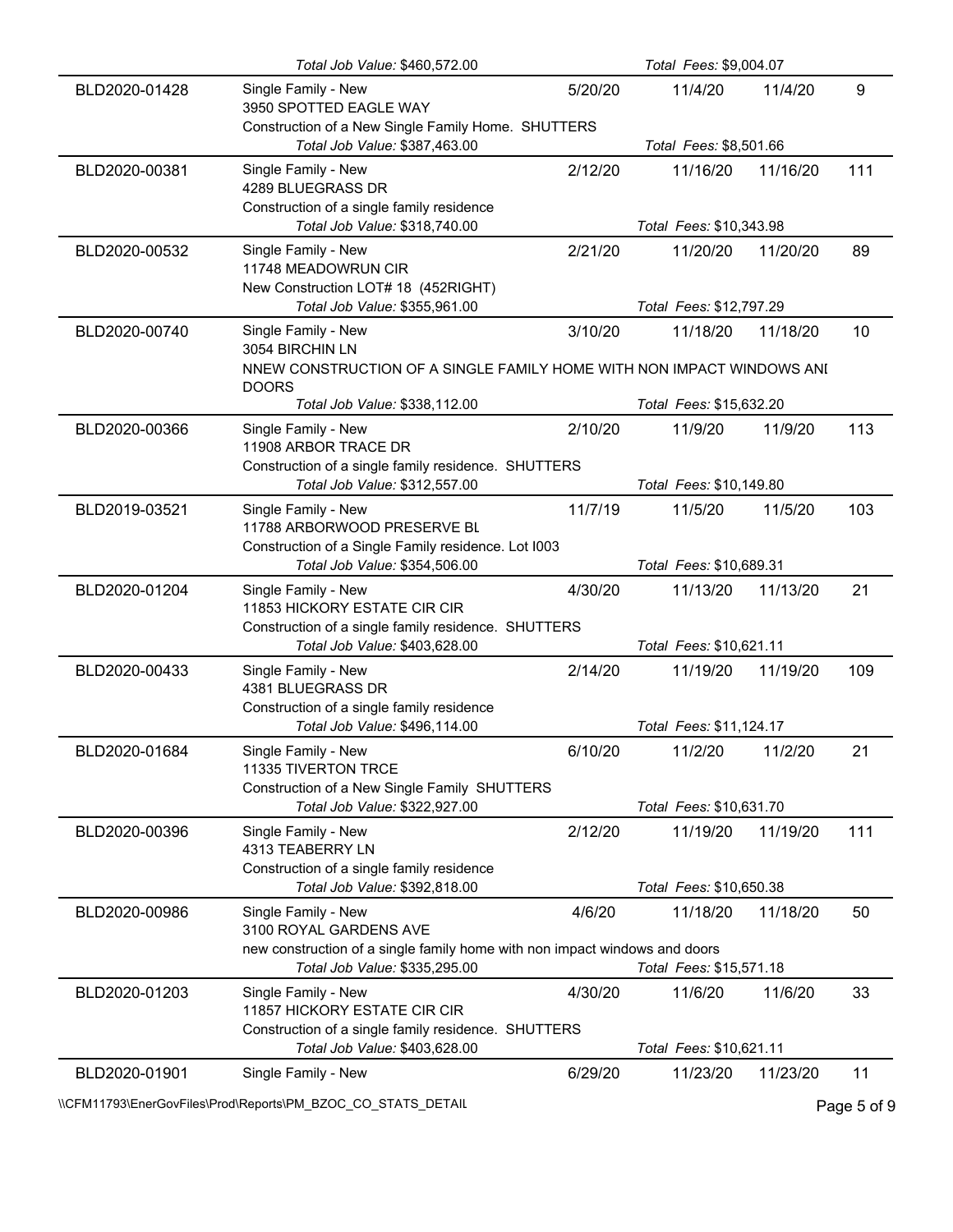|                                     | 3999 SPOTTED EAGLE WAY<br>Construction of a new single family residence<br>Total Job Value: \$664,997.00                                        |                 | Total Fees: \$9,705.08             |                |        |
|-------------------------------------|-------------------------------------------------------------------------------------------------------------------------------------------------|-----------------|------------------------------------|----------------|--------|
| BLD2020-01241                       | Single Family - New<br>11862 HICKORY ESTATE CIR<br>Construction of a single family residence SHUTTERS                                           | 5/5/20          | 11/18/20                           | 11/18/20       | 28     |
|                                     | Total Job Value: \$403,628.00                                                                                                                   |                 | Total Fees: \$10,706.17            |                |        |
| BLD2020-01897                       | Single Family - New<br>4101 SPOTTED EAGLE WAY<br>Construction of a new single family home                                                       | 6/29/20         | 11/16/20                           | 11/16/20       | 21     |
|                                     | Total Job Value: \$398,975.00                                                                                                                   |                 | Total Fees: \$8,619.44             |                |        |
| BLD2020-00361                       | Single Family - New<br>11916 ARBOR TRACE DR<br>Construction of a Single Family Residence.                                                       | 2/10/20         | 11/9/20                            | 11/9/20        | 18     |
|                                     | Total Job Value: \$354,506.00                                                                                                                   |                 | Total Fees: \$10,254.37            |                |        |
| BLD2019-03807                       | Single Family - New<br>3119 ROYAL GARDENS AVE<br>New Construciton of a single family home with non impact windows and doors.                    | 12/10/19        | 11/23/20                           | 11/23/20       | 16     |
|                                     | Total Job Value: \$383,118.00                                                                                                                   |                 | Total Fees: \$15,809.81            |                |        |
| BLD2020-00842                       | Single Family - New<br>4093 SPOTTED EAGLE WAY<br>Construction of a New Single Family Home. SHUTTERS                                             | 3/20/20         | 11/16/20                           | 11/16/20       | 10     |
|                                     | Total Job Value: \$273,453.00                                                                                                                   |                 | Total Fees: \$7,338.60             |                |        |
| <b>Single Family Attached - New</b> | Total: 19                                                                                                                                       | <b>Received</b> | <b>Issued</b>                      | <b>Finaled</b> | # Days |
| BLD2020-00084                       | Single Family Attached - New                                                                                                                    | 1/10/20         | 11/17/20                           | 11/17/20       | 137    |
|                                     | 3053 ROYAL GARDENS AVE                                                                                                                          |                 |                                    |                |        |
|                                     | new construction of a single family attached 2 unit villa with NON impact doors and<br>windows.                                                 |                 |                                    |                |        |
|                                     | Total Job Value: \$257,150.00                                                                                                                   |                 | Total Fees: \$11,153.77            |                |        |
| BLD2019-03806                       | Single Family Attached - New<br>3069 ROYAL GARDENS AVE                                                                                          | 12/10/19        | 11/19/20                           | 11/19/20       | 8      |
|                                     | new construction of a single family home attached 2 unit villa with non impact windows and                                                      |                 |                                    |                |        |
|                                     | doors.<br>Total Job Value: \$257,150.00                                                                                                         |                 | Total Fees: \$11,483.98            |                |        |
| BLD2020-00330                       | Single Family Attached - New<br>11755 LAKEWOOD PRESERVE PL                                                                                      | 2/5/20          | 11/5/20                            | 11/5/20        | 91     |
|                                     | New Construction Lot # 683 (34-L) Impact windows                                                                                                |                 |                                    |                |        |
| BLD2020-00324                       | Total Job Value: \$319,104.00<br>Single Family Attached - New<br>11761 LAKEWOOD PRESERVE PL                                                     | 2/5/20          | Total Fees: \$10,321.41<br>11/5/20 | 11/5/20        | 92     |
|                                     | New construction lot #684 (34-R)<br>Total Job Value: \$317,164.00                                                                               |                 | Total Fees: \$10,666.87            |                |        |
| BLD2020-00324                       | Single Family Attached - New<br>11761 LAKEWOOD PRESERVE PL                                                                                      | 2/5/20          | 11/18/20                           | 11/5/20        | 92     |
|                                     | New construction lot #684 (34-R)<br>Total Job Value: \$317,164.00                                                                               |                 | Total Fees: \$10,666.87            |                |        |
| BLD2019-03450                       | Single Family Attached - New<br>4462 DUTCHESS PARK RD<br>New construction of a single family home attached 2 unit villa with NON impact windows | 11/1/19         | 11/16/20                           | 11/16/20       | 13     |

\\CFM11793\EnerGovFiles\Prod\Reports\PM\_BZOC\_CO\_STATS\_DETAIL\PhysicalCritic Page 6 of 9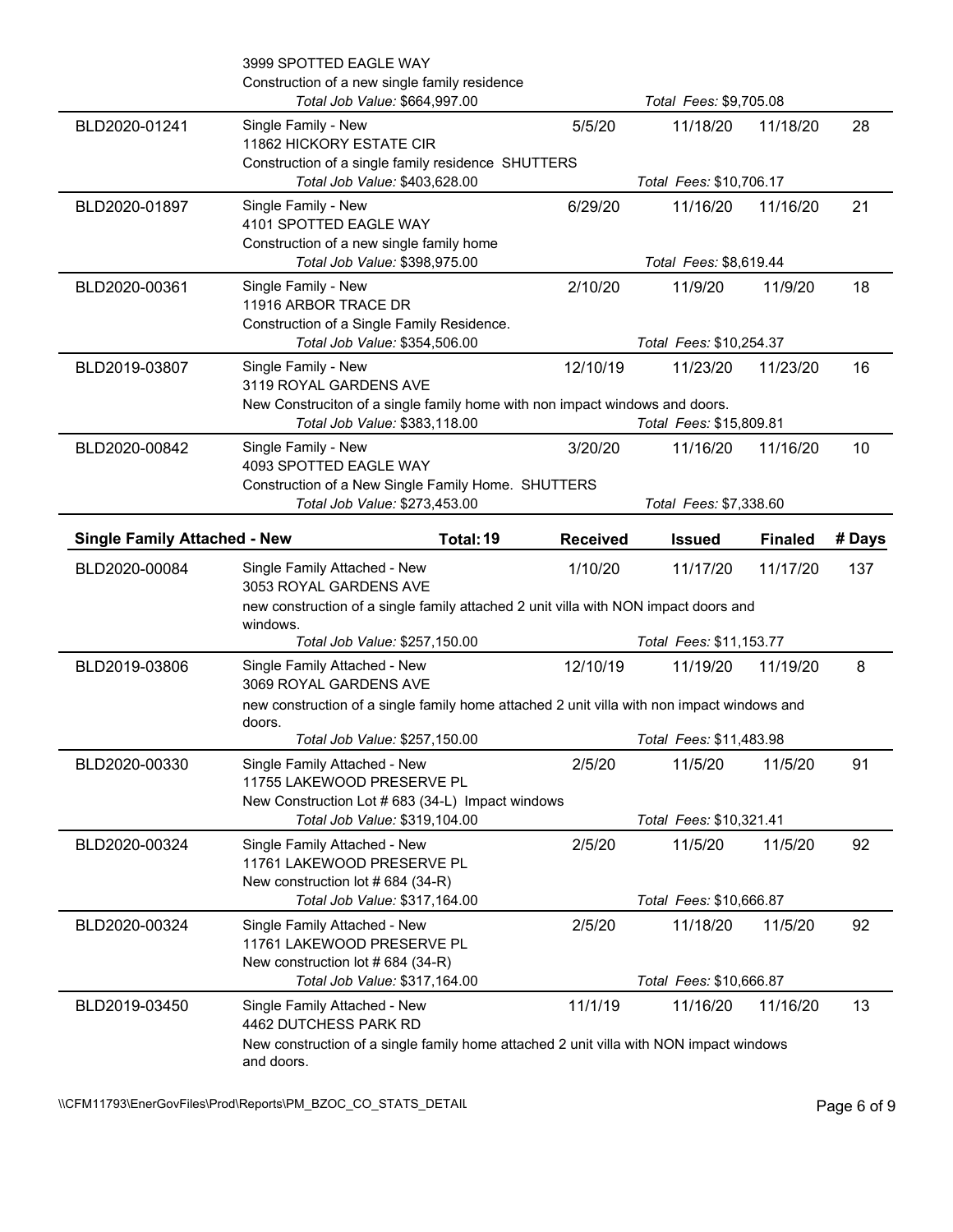|               | Total Job Value: \$257,150.00                                                                                               |          | Total Fees: \$11,459.02            |          |     |
|---------------|-----------------------------------------------------------------------------------------------------------------------------|----------|------------------------------------|----------|-----|
| BLD2019-03922 | Single Family Attached - New<br>4228 LEMONGRASS DR                                                                          | 12/19/19 | 11/16/20                           | 11/16/20 | 61  |
|               | Construction of a single family residence SHUTTERS<br>Total Job Value: \$278,852.00                                         |          | Total Fees: \$7,603.64             |          |     |
| BLD2019-03811 | Single Family Attached - New<br>3065 ROYAL GARDENS AVE                                                                      | 12/10/19 | 11/4/20                            | 11/4/20  | 8   |
|               | new construction of a single family home attached 2 unit villa with NON impact windows and<br>doors                         |          |                                    |          |     |
|               | Total Job Value: \$257,150.00                                                                                               |          | Total Fees: \$11,512.66            |          |     |
| BLD2020-00085 | Single Family Attached - New<br>3049 ROYAL GARDENS AVE                                                                      | 1/13/20  | 11/16/20                           | 11/16/20 | 134 |
|               | new construction of a single fmaily home attached 2 unit villa with NON impact windows and<br>doors                         |          |                                    |          |     |
|               | Total Job Value: \$257,150.00                                                                                               |          | Total Fees: \$11,103.77            |          |     |
| BLD2019-03452 | Single Family Attached - New<br>4458 DUTCHESS PARK RD                                                                       | 11/1/19  | 11/18/20                           | 11/18/20 | 13  |
|               | New construction of a single family home attached 2 unit villa with NON impact windows                                      |          |                                    |          |     |
|               | and doors.<br>Total Job Value: \$257,150.00                                                                                 |          | Total Fees: \$11,479.02            |          |     |
| BLD2019-03974 | Single Family Attached - New<br>4153 BLOOMFIELD ST ST                                                                       | 12/27/19 | 11/5/20                            | 11/5/20  | 10  |
|               | New Construction of a single family attached 2 unit villa with NON impact windows & doors.                                  |          |                                    |          |     |
|               | Total Job Value: \$257,150.00                                                                                               |          | Total Fees: \$11,409.02            |          |     |
| BLD2019-03974 | Single Family Attached - New<br>4153 BLOOMFIELD ST ST                                                                       | 12/27/19 | 11/5/20                            | 11/5/20  | 10  |
|               |                                                                                                                             |          |                                    |          |     |
|               | New Construction of a single family attached 2 unit villa with NON impact windows & doors.<br>Total Job Value: \$257,150.00 |          | Total Fees: \$11,409.02            |          |     |
| BLD2019-03923 | Single Family Attached - New<br>4216 LEMONGRASS DR                                                                          | 12/19/19 | 11/6/20                            | 11/6/20  | 41  |
|               | Construction of a single family residence SHUTTERS<br>Total Job Value: \$283,944.00                                         |          | Total Fees: \$7,622.82             |          |     |
| BLD2020-00101 | Single Family Attached - New<br>4232 LEMONGRASS DR                                                                          | 1/13/20  | 11/20/20                           | 11/20/20 | 141 |
|               | Construction of a single family residence.<br>Total Job Value: \$283,944.00                                                 |          | Total Fees: \$7,597.86             |          |     |
| BLD2019-03924 | Single Family Attached - New                                                                                                | 12/19/19 | 11/12/20                           | 11/12/20 | 41  |
|               | 4220 LEMONGRASS DR<br>Construction of a single family residence SHUTTERS                                                    |          |                                    |          |     |
| BLD2020-00440 | Total Job Value: \$278,852.00<br>Single Family Attached - New                                                               | 2/14/20  | Total Fees: \$7,643.64<br>11/10/20 | 11/10/20 | 13  |
|               | 4157 BLOOMFIELD ST ST<br>New Construction of a Single Family attached with NON Impact Windows & Doors.                      |          |                                    |          |     |
|               | Total Job Value: \$257,150.00                                                                                               |          | Total Fees: \$11,153.77            |          |     |
| BLD2020-00100 | Single Family Attached - New<br>4236 LEMONGRASS DR                                                                          | 1/13/20  | 11/20/20                           | 11/20/20 | 141 |
|               | Construction of a single family residence                                                                                   |          |                                    |          |     |
| BLD2019-03975 | Total Job Value: \$278,852.00<br>Single Family Attached - New<br>4149 BLOOMFIELD ST ST                                      | 12/27/19 | Total Fees: \$7,553.72<br>11/4/20  | 11/4/20  | 10  |

\\CFM11793\EnerGovFiles\Prod\Reports\PM\_BZOC\_CO\_STATS\_DETAIL\PhysicalCritic Page 7 of 9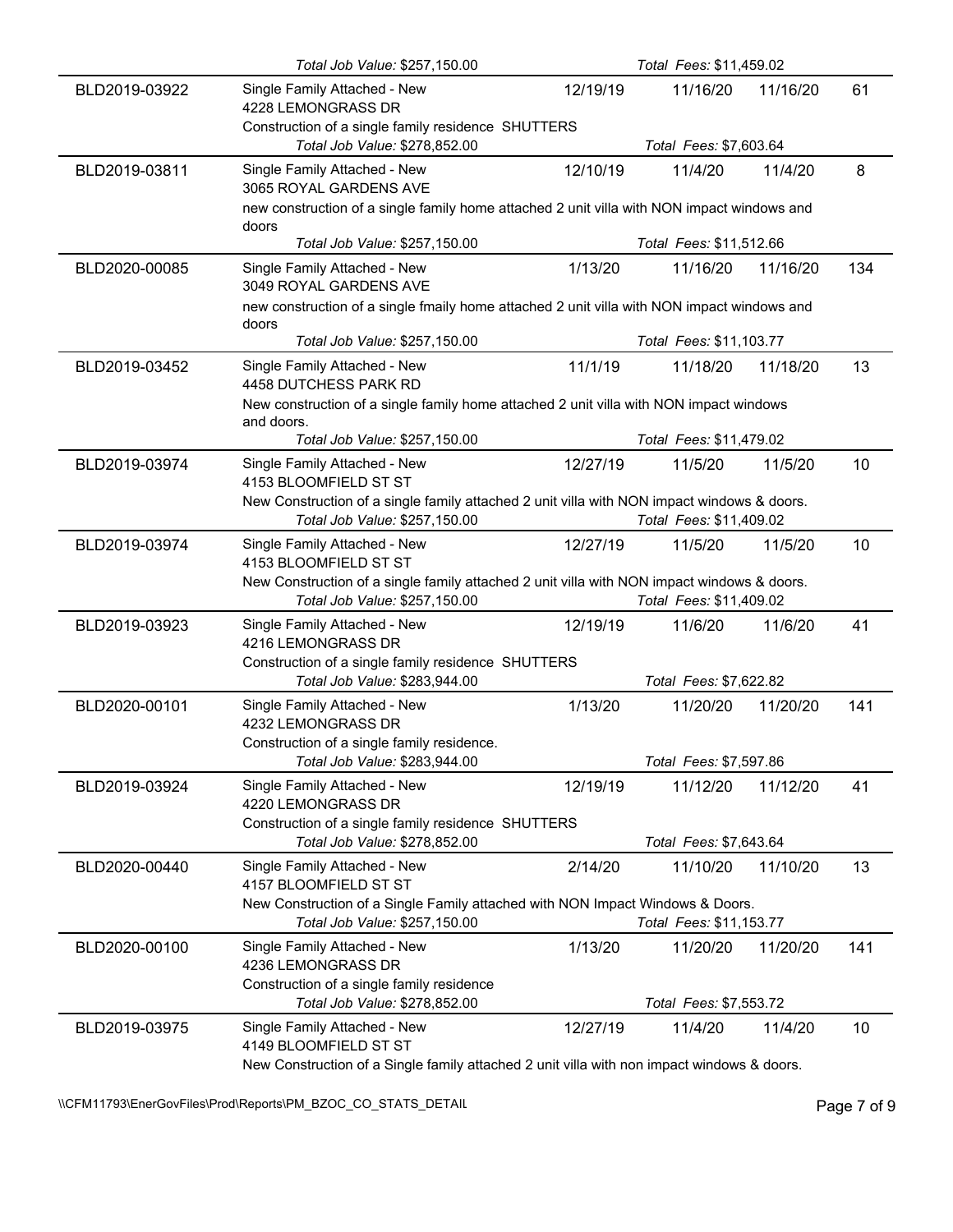|                                    | Total Fees: \$11,409.02<br>Total Job Value: \$257,150.00                                                                                                                                |                          |                 |                                     |                |        |
|------------------------------------|-----------------------------------------------------------------------------------------------------------------------------------------------------------------------------------------|--------------------------|-----------------|-------------------------------------|----------------|--------|
| BLD2019-03921                      | Single Family Attached - New<br>4224 LEMONGRASS DR                                                                                                                                      |                          | 12/19/19        | 11/13/20                            | 11/13/20       | 61     |
|                                    | Construction of a single family residence SHUTTERS<br>Total Job Value: \$283,944.00                                                                                                     |                          |                 | Total Fees: \$7,672.82              |                |        |
|                                    |                                                                                                                                                                                         |                          |                 |                                     |                |        |
| <b>Building (Commercial)</b>       |                                                                                                                                                                                         | 6<br>Total:              |                 |                                     |                |        |
| <b>Commercial New Construction</b> |                                                                                                                                                                                         | Total: 5                 | <b>Received</b> | <b>Issued</b>                       | <b>Finaled</b> | # Days |
| BLD2018-02801                      | <b>Commercial New Construction</b><br>4701 MIRAGE BAY CIR #- CLUBHOU<br>Accessory building trash surround 30x30 block structure for trash compactor and recycle                         |                          | 8/14/18         | 11/10/20                            | 11/10/20       | 150    |
|                                    | area.<br>Total Job Value: \$22,000.00                                                                                                                                                   |                          |                 | Total Fees: \$410.76                |                |        |
| BLD2018-03273                      | <b>Commercial New Construction</b><br>2945 VAN BUREN ST<br>Contruct a new building. ((P-DOX))                                                                                           |                          | 10/3/18         | 11/20/20                            | 11/20/20       | 328    |
|                                    | Total Job Value: \$1,990,880.00                                                                                                                                                         |                          |                 | Total Fees: \$56,708.09             |                |        |
| BLD2019-03589                      | <b>Commercial New Construction</b><br>3747 CLEVELAND AVE                                                                                                                                |                          | 11/15/19        | 11/3/20                             | 11/3/20        | 230    |
|                                    | new construction of a commercial building for Take 5 Oil Change                                                                                                                         |                          |                 |                                     |                |        |
|                                    | Total Job Value: \$355,000.00<br><b>Commercial New Construction</b>                                                                                                                     |                          |                 | Total Fees: \$5,887.16              |                |        |
| BLD2020-00041                      | 10529 casella                                                                                                                                                                           |                          | 1/6/20          | 11/17/20                            | 11/17/20       | 126    |
|                                    | construction of a 4 unit multi-family building<br>Total Job Value: \$1,314,331.00                                                                                                       |                          |                 | Total Fees: \$15,057.32             |                |        |
| BLD2019-01751                      | <b>Commercial New Construction</b><br>3880 SPOTTED EAGLE WAY                                                                                                                            |                          | 5/31/19         | 11/18/20                            | 11/18/20       | 160    |
|                                    | New construction of pool cabana building.<br>Total Job Value: \$220,000.00                                                                                                              |                          |                 | Total Fees: \$3,322.66              |                |        |
| <b>Construction Trailer</b>        |                                                                                                                                                                                         | Total: 1                 | <b>Received</b> | <b>Issued</b>                       | <b>Finaled</b> | # Days |
| BLD2019-01639                      | <b>Construction Trailer</b><br>9039 HIGH COTTON LN                                                                                                                                      |                          | 5/17/19         | 11/9/20                             | 10/29/20       | 258    |
|                                    | Modular office-trailer<br>Total Job Value: \$20,000.00                                                                                                                                  |                          |                 | Total Fees: \$6,179.77              |                |        |
| <b>Building (Multi-Family)</b>     |                                                                                                                                                                                         | Total:<br>$\overline{7}$ |                 |                                     |                |        |
|                                    |                                                                                                                                                                                         |                          |                 |                                     |                |        |
|                                    | <b>Multi-Family Residential New Construction</b>                                                                                                                                        | Total: 7                 | <b>Received</b> | <b>Issued</b>                       | <b>Finaled</b> | # Days |
| BLD2019-03951                      | Multi-Family Residential New Construction<br>12043 HAWTHORN LAKE DR<br>Construction of a 4 unit Multi-Family Building.                                                                  |                          | 12/24/19        | 11/18/20                            | 11/18/20       | 139    |
|                                    | Total Job Value: \$1,256,146.00                                                                                                                                                         |                          |                 | Total Fees: \$33,197.16             |                |        |
| BLD2019-03951                      | Multi-Family Residential New Construction<br>12043 HAWTHORN LAKE DR<br>Construction of a 4 unit Multi-Family Building.                                                                  |                          | 12/24/19        | 11/18/20                            | 11/18/20       | 139    |
|                                    | Total Job Value: \$1,256,146.00                                                                                                                                                         |                          |                 | Total Fees: \$33,197.16             |                |        |
| BLD2018-00680                      | Multi-Family Residential New Construction<br>5015 MINA CIR #- BUILDING 1<br>Building #1, 3 story structure with 19 multifamily units. Bldg Type III.<br>Total Job Value: \$4,326,066.50 |                          | 3/9/18          | 11/4/20<br>Total Fees: \$202,236.37 | 11/4/20        | 167    |
|                                    |                                                                                                                                                                                         |                          |                 |                                     |                |        |

\\CFM11793\EnerGovFiles\Prod\Reports\PM\_BZOC\_CO\_STATS\_DETAIL\PhysicalCritic Page 8 of 9